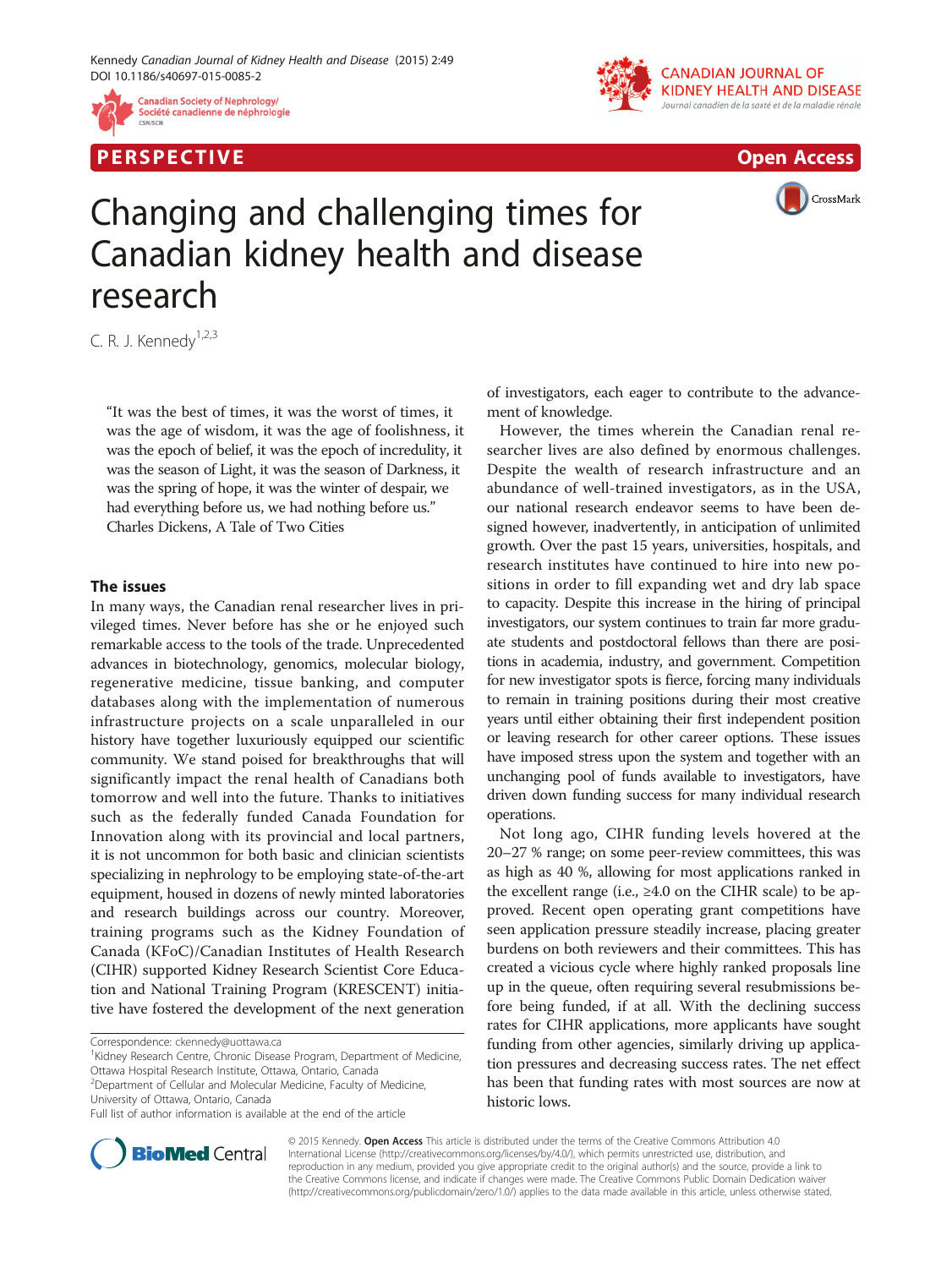Predictable, long-term funding for research projects has proved increasingly difficult to sustain as these success rates drop, often forcing labs to lose key staff in order to endure down cycles. Moreover, the recent devaluation of the Canadian versus American dollar has further destabilized matters since many consumables are sourced from the USA. Meanwhile, the capacity for extramural funding agencies such as the Kidney Foundation of Canada, a longtime supporter of renal research, has remained limited over the past 15 years. Today's CAD\$50,000 per annum, KFoC biomedical research grant has the purchasing power equivalent to CAD\$36,000 in the year 2000. The KFoC is not the lone example however; fundraising efforts, endowments and industry-based "no-strings-attached" money have all suffered since the "Great Recession" of 2008. Despite widespread cuts to most departments, the federal government has not reduced the level of funding to the CIHR. Unfortunately, the relatively stagnant pool of research dollars has struggled to keep pace with inflation in biomedical research. The net result of these economic realities, coupled with an expanding pool of investigators is that today's renal scientist is spending more of their time writing a greater number of grant applications in a far more competitive environment than their peers a generation ago—all at the expense of carrying out actual research.

# New funding structures

At the same time, the CIHR recently introduced significant broad-based changes to how it evaluates and funds scientific research. At the risk of understating the impact, the revamped open suites programs (Foundation and Project schemes) has generated a broad spectrum of opinions among Canada's scientific research community. A formal critique of the new format would be premature as the data have not yet been assembled, disseminated, and interpreted. Moreover, this nascent system remains fluid as it undergoes adjustments and amendments in response to internal assessments as well as both applicant and reviewer feedback. For example, it was welcome news that the CIHR recently reversed its decision to only allow applicants a single opportunity per calendar year to apply for project grants. If this position had been maintained, researchers' ability to acquire funding in a timely manner would have been severely limited.

For the renal research community, the new formats for application and review need to be disseminated so that kidney disease research maintains an appropriate level on the Canadian science scene. Importantly, given the implementation of the college of reviewers, it is essential that those within the renal research community offer their full participation in the review process. The best minds in kidney disease research should take their seats at the (virtual) review table so that applications are evaluated by the most

# Radical options?

Even with such dramatic changes to the funding mechanisms at CIHR, are other options possible? Our American colleagues are beginning to entertain far more radical changes to their system. A grass roots movement is emerging in the USA aimed at opening a dialogue between scientists and institutions to challenge existing research paradigms. The ideas were presented in two recent essays [[1](#page-2-0), [2\]](#page-2-0). The authors summarize the current plight of scientific research in the US system and propose a number of solutions. Perhaps surprisingly, a demand for more money was not suggested, despite the recently announced proposals by the House of Representatives and Senate panels that would increase the NIH budget by CAD\$1.1–2 billion per year. They suggest training fewer postdoctoral fellows and PhDs, with some of the former being transitioned within labs to the so-called super-doc positions. The idea is that these highly trained individuals would graduate to staff-scientists, capable of preserving the intra-laboratory memory and offering high productivity levels [[3\]](#page-2-0). There is even the idea that funding agencies could mandate universities to direct a portion of their overhead payments towards creating more of these types of staff-scientist positions. Another proposal is to cease supporting graduate students from NIH research grants—relying instead on institutional training grants and external scholarships.

Meanwhile the authors recommend that funding agencies should be wary of "overfunding" labs since the law of diminishing returns inevitably kicks in past a certain threshold of research dollars. Such changes would reduce the number of "megalabs" while encouraging smaller more sustainable operations—where principal investigators would spend less time chasing research dollars to fund operations. Moreover, the authors take aim at the perceived trend towards translational research. They state that "Overvaluing translational research is detracting from an equivalent appreciation of fundamental research of broad applicability, without obvious connections to medicine." [\[1](#page-2-0)].

Lastly, the authors suggest that agencies should reward projects that focus on originality and risk-taking to discourage predictable, incremental research—which inevitably arises when funding is difficult to obtain, and research results are expected to be translated in the short term to bear immediate fruit for society. What is often lost is the value of the long view. Indeed, we value